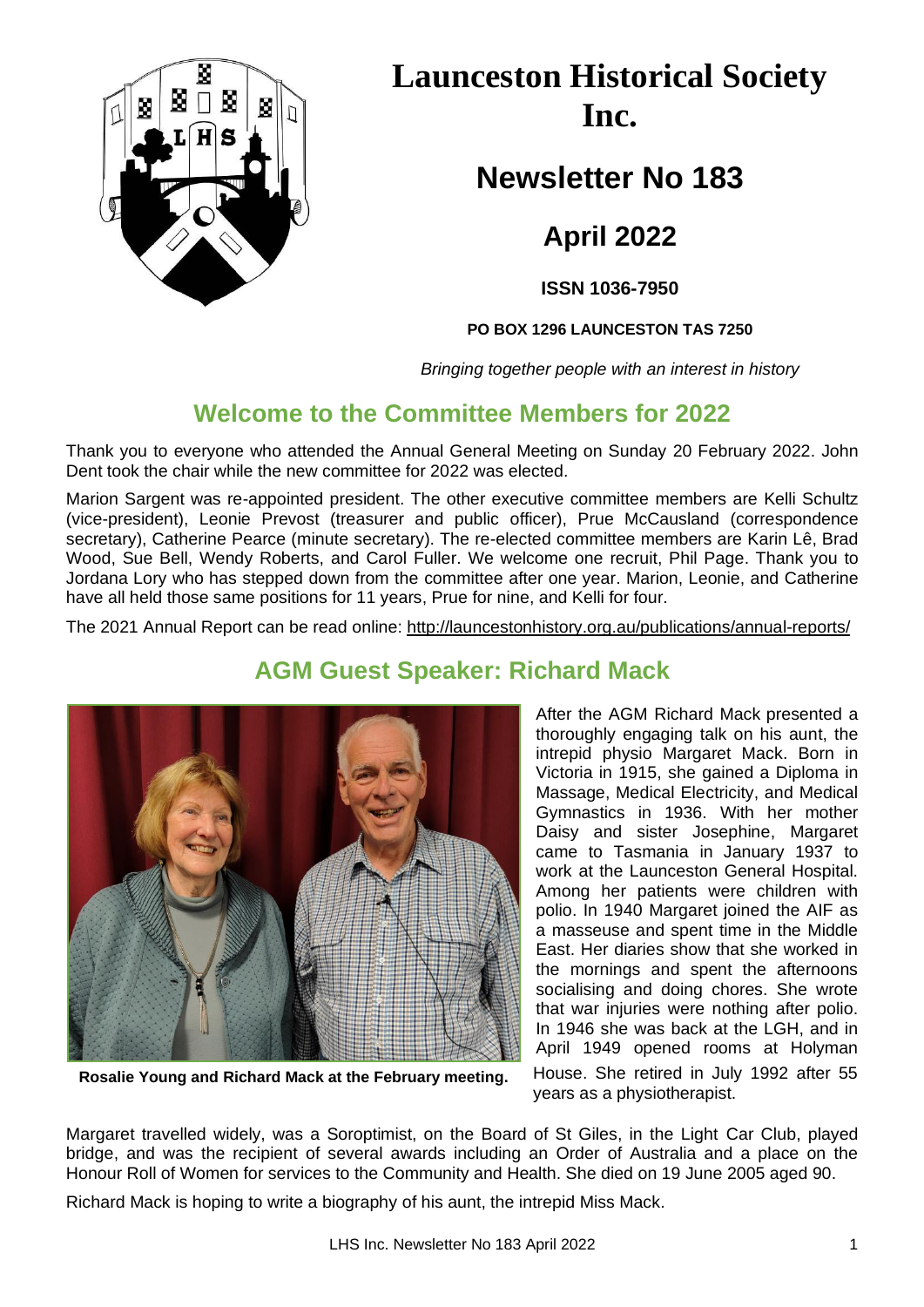#### **John West Memorial Lecture: Dr Alison Alexander**

The 34<sup>th</sup> John West Memorial Lecture, held at UTAS, Newnham campus on Thursday 3 March 2022 presented by Dr Alison Alexander, on *John West and the battle to end convict transportation* was excellent*.*

It took nine years from John West's first call to end the practice of sending Britain's prisoners to far-flung colonies. Using his skills as an orator from the pulpit, and his pen writing powerful editorials for *The Launceston Examiner*, he led the fight against the might of the British Empire to see the end of the brutal system in VDL in 1853.

President Marion Sargent was MC, Professor Dominic Geraghty from UTAS introduced Dr Alexander and Secretary Prue McCausland offered a vote of thanks.



The lecture is available with slides on the UTAS [Island of Ideas](https://soundcloud.com/universityoftasmania) SoundCloud Channel and the LHS website [launcestonhistory.org.au/activities/previous-john-west-memorial-lectures,](http://launcestonhistory.org.au/activities/previous-john-west-memorial-lectures/) or as a City Park Radio Podcast under Community Stories.

# **April Meeting**

#### **Sunday 10 April 2022 – 2pm at the Meeting Room, Queen Victoria Museum at Inveresk**

**LTCOL Mark Cameron,** *Tasmanian Artillery from Federation to Gallipoli*



This is the story of 140 volunteer gunners from across Tasmania who, with their 125 horses and their four prized 18-pounder field guns sailed to war in September 1914.

It is not a story of heroics or glamour but rather a story of endurance and perseverance in doing *their bit*.

**Lieutenant Colonel Mark Cameron** RFD, JSSC, RAA, Retired, enlisted in the Australian Army's  $6<sup>th</sup>$  Field Regiment (City of Launceston) as a Gunner in 1965. He retired in 2000 to take up the honorary appointment of Colonel Commandant of Artillery which he held until 2006.

In his forty years' service as a reservist, he has commanded Reserve units in both Tasmania and the Northern Territory. Under his command, the Launceston-based 16<sup>th</sup> Field Battery twice won the Mount Schanck trophy as the top Reserve Artillery Unit in Australia.

His military assignments have included, South Vietnam, Japan, Brunei, the Philippines, and with the Honourable Artillery Company, City of London.

He is a graduate of the Department of Defence's Joint Services Staff College and holds post-graduate qualifications in strategic studies.

Following his service in artillery, training, and personnel appointments, he was posted to the Australian Army Staff College at Fort Queenscliff, Victoria. As part of the Directing Staff, he was involved in the military component of the joint College/Deakin University's Master of Military Studies program and the integration of Reserve programs through distance learning.

His ongoing interest in military history has seen him visit battle sites including Turkey, the Western Front, Eastern Europe, Greece, Timor, and the Pacific.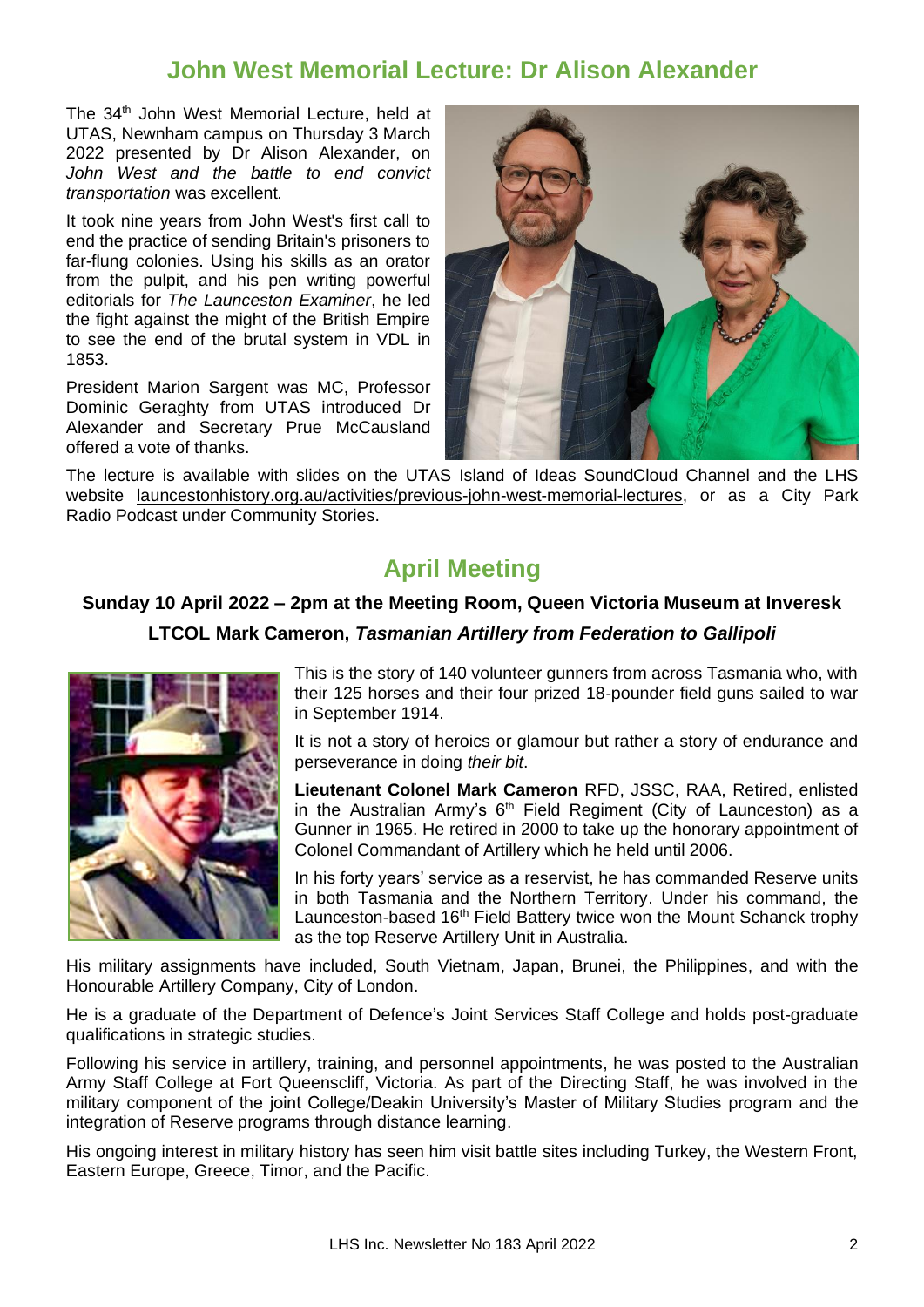# **May Meeting**

#### **Sunday 15 May 2022 – 2pm at the Meeting Room, Queen Victoria Museum at Inveresk Stefan Petrow***, Coping with shock infectious diseases: Typhoid and cholera in nineteenth century Tasmania*



Typhoid and cholera were the shock infectious diseases of the nineteenth century (rivalled only by smallpox) and most areas of the world suffered death and sickness from their dreaded appearance. In Tasmania typhoid had the most impact, killing nearly 2,000 people from 1839 to 1899, many in the prime of their life and during the many epidemics that occurred put much pressure on hospitals and nursing staff (sound familiar?). Public health reformers argued that typhoid was preventable if municipal councils cleaned up the environment, inspected insanitary houses and dairies and encouraged personal cleanliness to limit the chances of disease-poisons arising and spreading.

How this was done in Launceston will be a focus of the talk. Contrary to typhoid, 'King Cholera' as it was called had limited impact on Tasmania and its hospitals. Harder for local doctors to diagnose than typhoid and to distinguish from diarrhoea and

dysentery, different strains of cholera had killed only 225 Tasmanians by 1899. An acute bacterial infection of the intestine, cholera could spread quickly so quarantine was the first line of defence to stop ships bringing it into Tasmania, but improved sanitary measures were also needed, especially to deal with contaminated food and drinking water. While typhoid had largely been contained by the early twentieth century as a shock disease and cholera is rarely diagnosed in Australia today, since 1961 the world has been experiencing its seventh cholera pandemic and we can never be sure that cholera will not pierce our quarantine defences in a future climate changing world.

**Emeritus Professor Stefan Petrow** taught Australian, Tasmanian, European and family history at the University of Tasmania until his retirement in June 2020. His research interests include aspects of Tasmanian history, but he has had a longstanding focus on health, urban and town planning history of both Launceston and Hobart. Of his five books, the ones most relevant to his talk include *Sanatorium of the South? Public Health and Politics in Hobart and Launceston 1875-1914* (1995) and (with Carey Denholm) *Dr. Edward Swarbreck Hall: Colonial Medical Scientist and Moral Activist* (2016). He has completed a book manuscript called *Tasmanian Anzacs, Families and The Impact of World War One: Volume 1: The 12th and 52nd Battalions*, has almost completed another book tentatively entitled *Look After The Missus and Kids: A History of Hobart Legacy 1923-2023* and has begun research on the history of Launceston Legacy.

# **June Meeting – Pugh Day Lecture**

#### **Sunday 19 June 2022 – 2pm at the Meeting Room, Queen Victoria Museum at Inveresk**

#### **Dr Michael Cooper AM***, Antarctica – not a place to get sick!*

Dr Michael Cooper graduated from the University of NSW in 1982 and is based in Sydney. After a fellowship at Harvard in Boston, he has worked as an anaesthesiologist at St George Hospital and The Children's Hospital at Westmead for over 30 years with interests in paediatric pain medicine and airway management. Michael has also been involved in anaesthesia education and support in Papua New Guinea for 20 years and is Adjunct Professor of Anaesthesiology at UPNG.

His other academic interest is in the history of medicine especially relating to anaesthesia and surgery. He was fortunate enough to visit Antarctica in late 2018 and will talk on the history of anaesthesia and surgery in Antarctica – not a place to get sick!

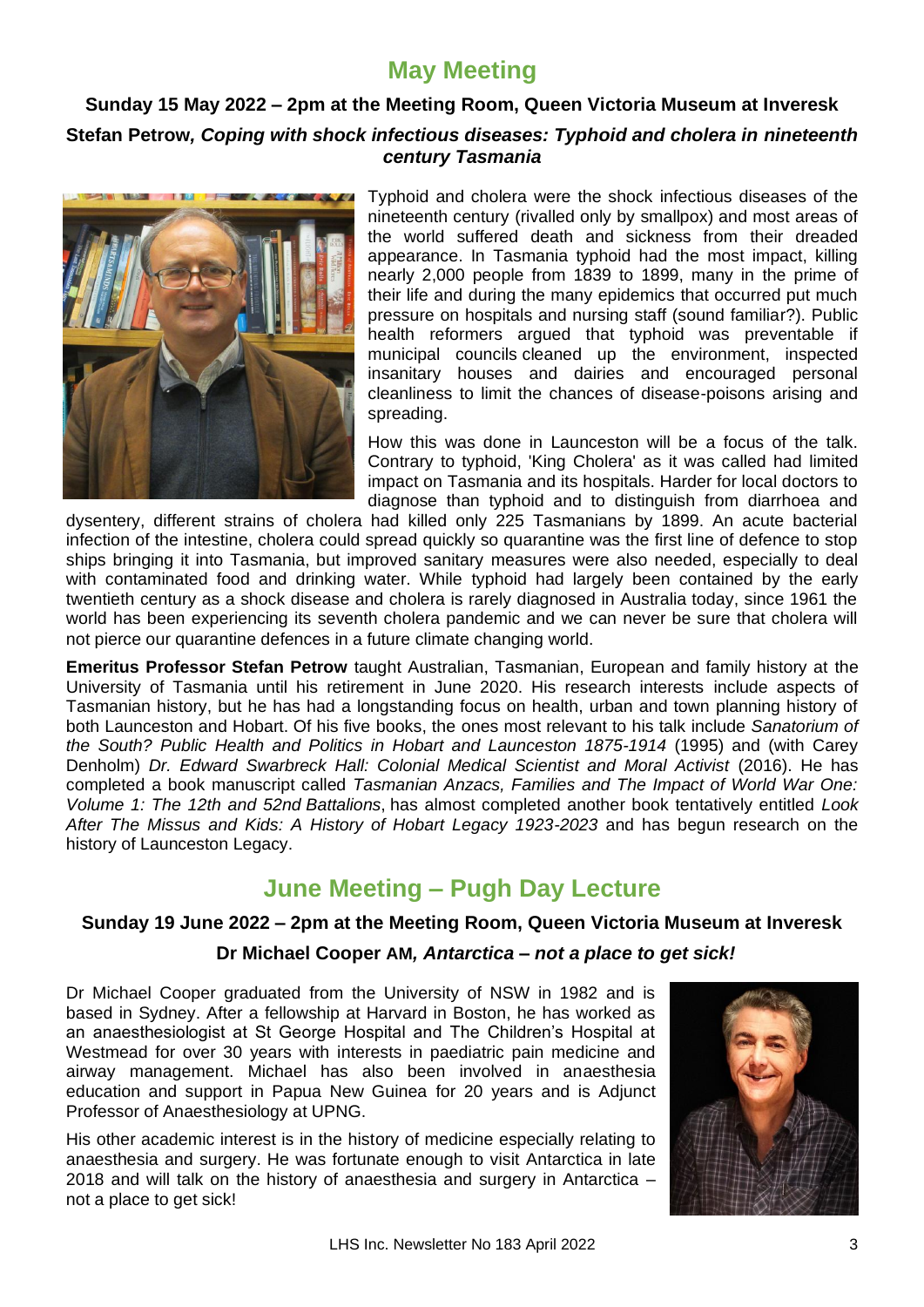#### **New Members**

The President and Executive welcome to our Society the following new members: Carla Baker, Darren Fairbrother and Elizabeth Taylor.

## **Launceston City Walk**

Catherine Pearce and Wendy Roberts have created another *Cya on the Road* historic walk, this time from the Town Hall, along St John, Paterson, George, and Brisbane streets, around the Quadrant Mall to St John Street and into the Brisbane Street Mall. Download the free app and take a walk along the streets or enjoy it from the comfort of your home. Photos and text about historic buildings is included, as well as a voice recording. Download here[: Launceston City Walk](https://dynamic.cyaontheroad.com/s8Pz)

#### **LHS Activities 2022**

Launceston Historical Society meetings are usually held at the meeting room, Queen Victoria Museum, Inveresk, on the third Sunday of the month at 2pm, unless otherwise notified.

Free for members, visitors are welcome to attend at \$4 each. Bring some cash for a chance to win a fabulous prize in the raffle.

The meeting will be livestreamed on Zoom. A link will be provided to members closer to the date.

Earlier talks are available on our website, so catch up on ones you missed or listen to them again: <http://launcestonhistory.org.au/lhs-lecture-series/>

| 17 July           | John Dent & Darren Watton, Mead, Smith, von Stieglitz Lecture, Annandale<br>Archaeological Dig |  |  |  |
|-------------------|------------------------------------------------------------------------------------------------|--|--|--|
| 21 August         | Jai Paterson, Launceston Hotels                                                                |  |  |  |
| 18 September      | Louise Zarmati, Scrimshaw Cane from an Oatlands' Dig                                           |  |  |  |
| 16 October        | <b>Duncan Grant, Lesser-known Launceston Churches and Missions</b>                             |  |  |  |
| <b>7 November</b> | <b>Excursion to Beaconsfield (Monday long weekend)</b>                                         |  |  |  |
| 20 November       | Nick Clements, Tongerlongeter: First Nations Leader and Tasmanian War Herd                     |  |  |  |

# **Our History**

These stories on Launceston's history and beyond have been contributed by our members. You are welcome to send articles of 470 words, with at least three pictures, to the president [marionsargent@bigpond.com.](mailto:marionsargent@bigpond.com) Read the stories in *The Sunday Examiner* or on [Facebook.](https://www.facebook.com/launcestonhistory/)

We are preparing a book of some of these stories, each with a photograph – more information to come.

| No  | Date        | Page | <b>Author</b>         | <b>Title</b>                                                       | <b>Topic</b>                                 |
|-----|-------------|------|-----------------------|--------------------------------------------------------------------|----------------------------------------------|
| 218 | 6 Feb 2022  | 33   | Nigel Burch           | Corra Linn scene of colonial crime<br>to swindle ex-soldier        | A crime at Corra Linn                        |
| 219 | 13 Feb 2022 | 31   | <b>Rod Oliver</b>     | Launceston surgeon a cut above<br>in service to the community      | John Ramsay: Not just a<br>surgeon           |
| 220 | 20 Feb 2022 | 31   | Nigel Burch           | Music store struck the right chord<br>in radio revolution          | Radio 7LA                                    |
| 221 | 27 Feb 2022 | 33   | Julian Burgess        | Ex-convict turns a seven-year<br>sentence into seaport success     | The seaport legacy of<br>Jonathan Griffiths  |
| 222 | 6 Mar 2022  | 43   | Nigel Burch           | Family harmony secret to talented<br>trio                          | The Singing Kettles: To the<br>memory of Max |
| 223 | 13 Mar 2022 | 43   | <b>Richard Mack</b>   | Helping hands touched so many<br>lives                             | Margaret Mack: Intrepid<br>physio            |
| 224 | 20 Mar 2022 | 31   | Members of<br>Tatlers | In their own words $-$ a safe<br>creative space for female authors | Tatlers women writers: 60<br>years           |
| 225 | 27 Mar 2022 |      | Rod Oliver            | Tasmania's unsung hero of<br>aviation was one out of the box       | David Warren and the black<br>box            |
| 226 | 3 Apr 2022  |      | Nigel Burch           |                                                                    | <b>Constable Murnane</b>                     |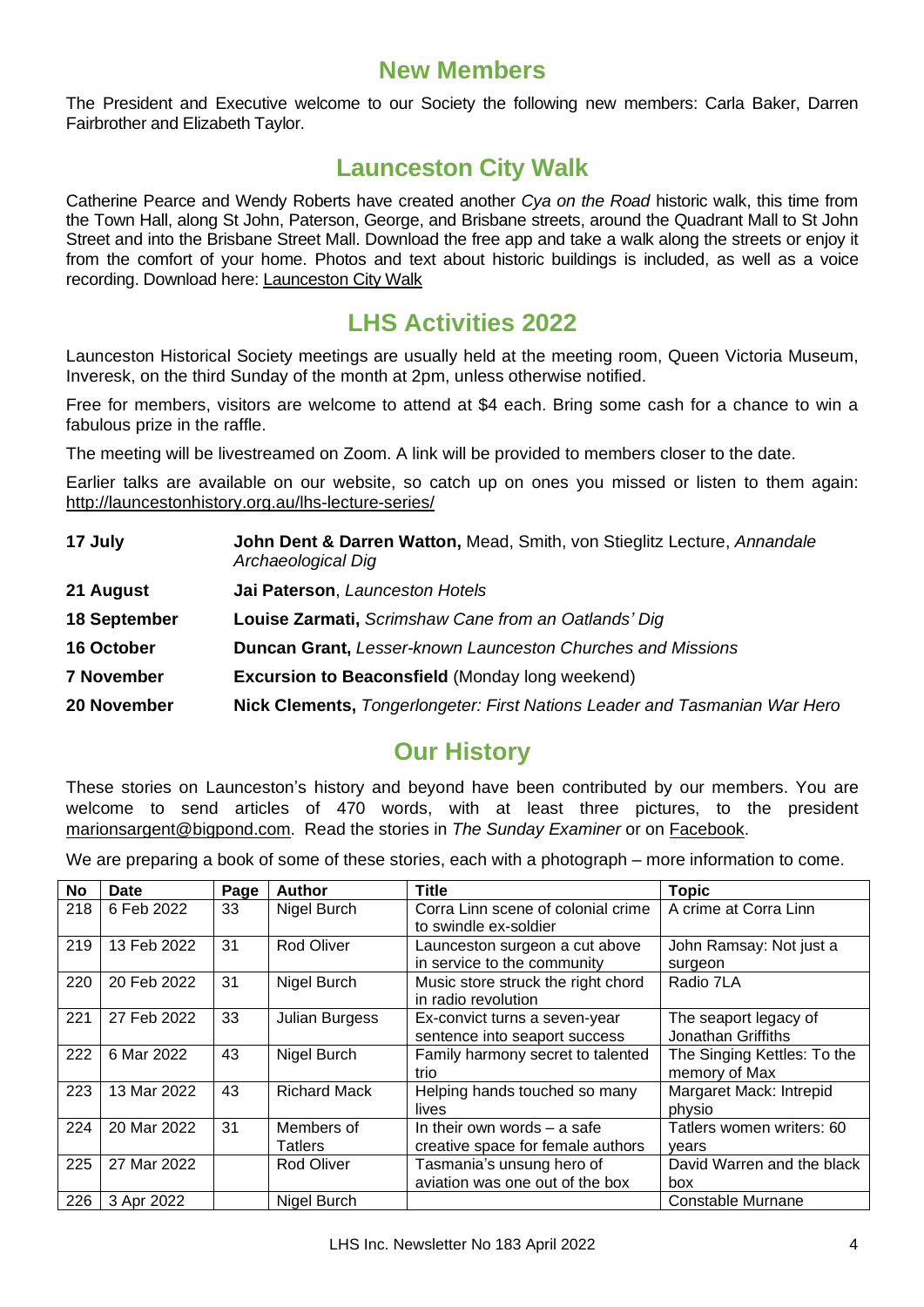## **180 years of** *The Examiner*

A special publication celebrating 180 years of *The Examiner* published on 12 March 2022 features articles written by, or including information supplied by, LHS members:

- Julian Burgess, *A story of survival over 180 years*
- Mike McCausland, *Mechanics of a long-lasting bond: Partners in social progress*
- Marion Sargent, *From Government Garden to City Park*
- Julian Burgess, *Launceston full of firsts: City has batted above its average*
- Prue McCausland, *State's biggest ship disaster*
- Stefan Petrow, *The disaster that slowed the state's capital*
- Stefan Petrow, *Electric Eric's visionary power plan*

The history article in the Autumn edition of *Northern Exposure* inserted in *The Examiner* on 18 March 2022 is also entitled *From Government Garden to City Park* by Marion Sargent. This article is a shorter version of the original one submitted.

## **Other Events of Interest**

**George Town & District Historical Society:** The Grove, on the third Monday of each month at 7.30pm. 18 April 2022, Anne Batt, *The Shifting Sands – the story of marram grass*; 16 May 2022, Peter Cox, *Tamar Quarantine Stations;* 20 June 2022, John Evans, *Norfolk Island*. Email: [info@gtdhs.com](mailto:info@gtdhs.com)

**National Book Council:** Launceston Library, Wednesday, 20 April 2022, 1.15pm, AGM and Michael Roach from Just Tassie Books within The Book Cellar at Campbell Town. Non-members \$5. RSVP: [nationalbookcounciltasmania@gmail.com](mailto:nationalbookcounciltasmania@gmail.com)

**Oral History Tasmania:** An Oral History workshop will be held in Launceston on Saturday 21 May 2022. The workshop will be conducted by Jill Cassidy and will cover all aspects of oral history practice. Topics include interview technique, possible pitfalls, use of digital recorder, ethics, transcription and publication. Participants will be able to listen to interview excerpts and do practice interviews. Full details and a registration form can be found at [www.oralhistorytas.org.au](http://www.oralhistorytas.org.au/)

**Royal Society:** QV Museum Meeting Room, Inveresk, on the fourth Sunday of each month at 1.30pm. 24 April 2022, Kathryn Medlock, *Sharing the Bounty: The fate of a single thylacine (Thylacinus cynocephalus);* 22 May 2022, Andrew Bishop, *A Brave New Biosecurity System: Over the Horizon Musings*; 26 June 2022, Dr Charles Connor, *Identifying the source with Forensic Science.* Email: [apcachris@gmail.com](mailto:apcachris@gmail.com)

**Tasmanian Aviation Historical Society:** RSL, Wellington St, South Launceston, Saturday, 25 June 2022, 12.30pm, Aviation Seminar, *In the Air*. Enquiries: Paul Richards, [pacrichards1@bigpond.com](mailto:pacrichards1@bigpond.com)

**Tasmanian Historical Research Association:** Legacy Function Rooms, 159 Macquarie St, Hobart on the second Tuesday of each month at 7.30pm. 12 April 2022, Eldershaw Lecture: Michael Bennett, *Keeping Tasmanians Safe: Smallpox, quarantine and vaccination in nineteenth-century Tasmania*; 10 May 2022, Richard Tuffin, *Port Arthur workshops historical archaeological investigation*; 14 June 2022, Marina Ladaniwskyj, *Ukrainian Migration to Tasmania after 1945: Identity and transition*. Email: [info@thra.org.au](mailto:info@thra.org.au)

#### **Membership Renewals Now Overdue**

If you wish to remain a member and be informed of historical events, please renew your annual subscriptions for the Launceston Historical Society which were due on 31 December 2021. The [Membership Form](http://launcestonhistory.org.au/wp-content/uploads/2017/11/LHS-flyer-2017.pdf) is on our website. Pay directly into the Society's CBA bank account BSB 067-003 A/C No. 2804 8638 (put your name in the reference field), by cheque or cash. Please email your details to [launcestonhistory@gmail.com,](mailto:launcestonhistory@gmail.com) or hand the form to Leonie Prevost at the next meeting, or post to: Treasurer, Launceston Historical Society, PO Box 1296, LAUNCESTON TAS 7250